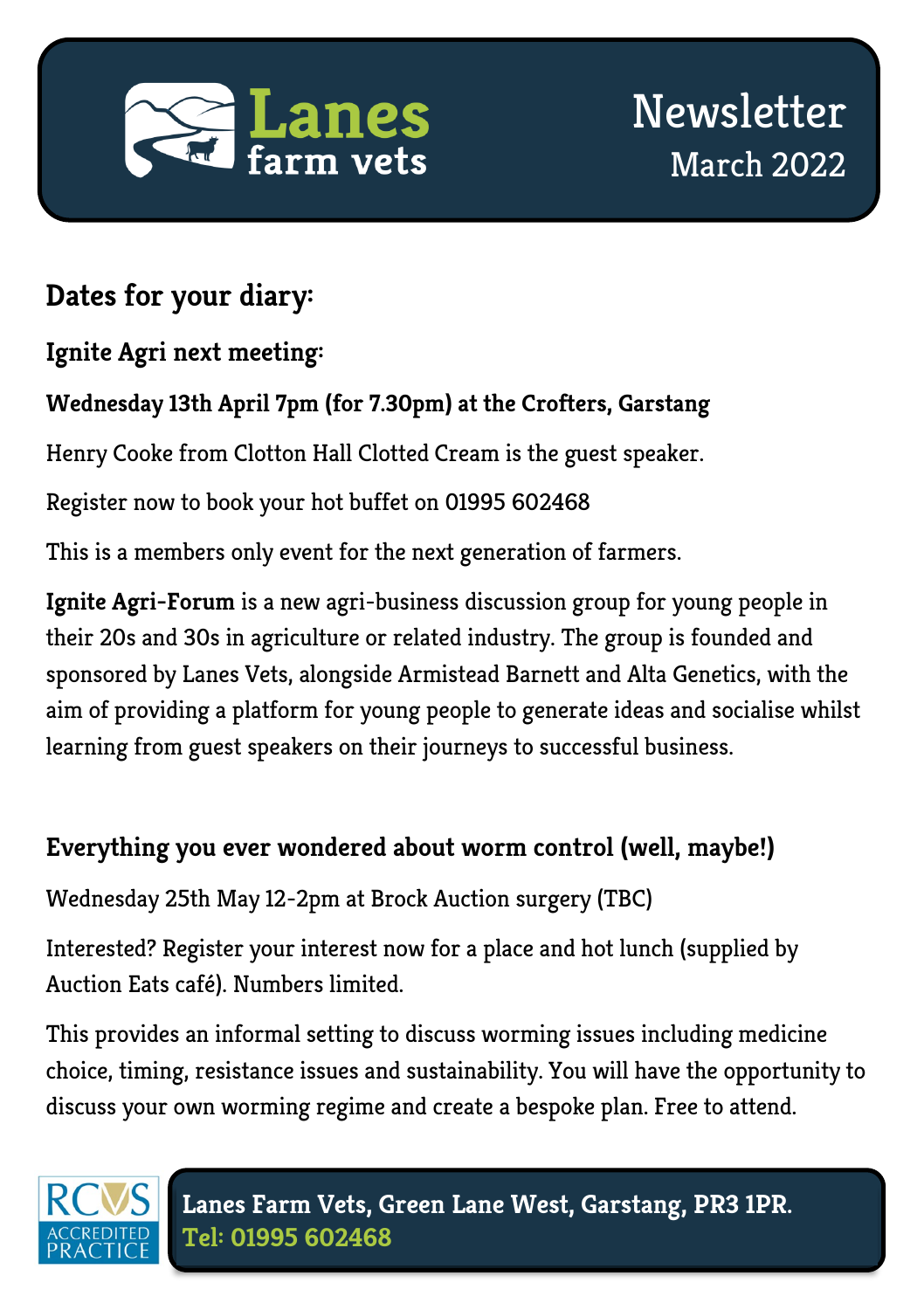# **Hip hoists**

A quick review of the use of hip hoists in light of the recent media attention. The primary reasons for 'downer' cows generally fall into one of three categories:

 $\Rightarrow$  Toxic eg mastitis, dead calf, wire, twisted gut, peritonitis

 $\Rightarrow$  Metabolic eg milk fever, staggers, phosphorus deficiency, acidosis

 $\Rightarrow$  Traumatic eg pelvic or leg fracture or injury, hip dislocation, calving injury Other less common reasons for recumbency may include infection and high temperature, tetanus or botulism and even severe foot lameness/foot injury.

The underlying causes to be addressed first, but if the cow is not responding to treatment then the situation starts to become gloomier. Cows down over 24 hours develop significant secondary muscular and nerve damage to the larger muscles of the back legs, leading to an ever-reducing ability to rise and recover successfully.

Managing downer cows:

- $\Rightarrow$  Move cow onto soft, clean bedding (deep straw, deep sand (20cm minimum) or ideally out to grass if weather allows).
- $\Rightarrow$  Provide good quality feed and clean fresh water at all times.
- $\Rightarrow$  Roll, turn or lift cow every 3-4 hours to reduce the onset of tissue damage.

A hip hoist can be a useful tool to lift downer cows to reduce pressure related injury. The cow must be checked to be free from injury and treated for underlying disease before lifting and lift over soft bedding when possible.

- Attach the hip hoist firmly around the tuber coxae as indicated by the red area in the diagram:
- Lift **slowly** with a loader or tractor as vertically as possible until in a normal weight bearing position. The idea is just to help the cow to stand, not to lift her up in the air.
- If the cow will stand unaided, leave her with the hoist on for 15-20 mins. If she won't bear weight, lower her down again after 2-3 mins.
- If she is unable to support her front end, she may require additional support of her front legs eg a strap behind her front legs in her girth area.
- Anti-inflammatory medicines should be used.
- **If no improvement is seen within 48h or the cow deteriorates euthanasia should be considered.**

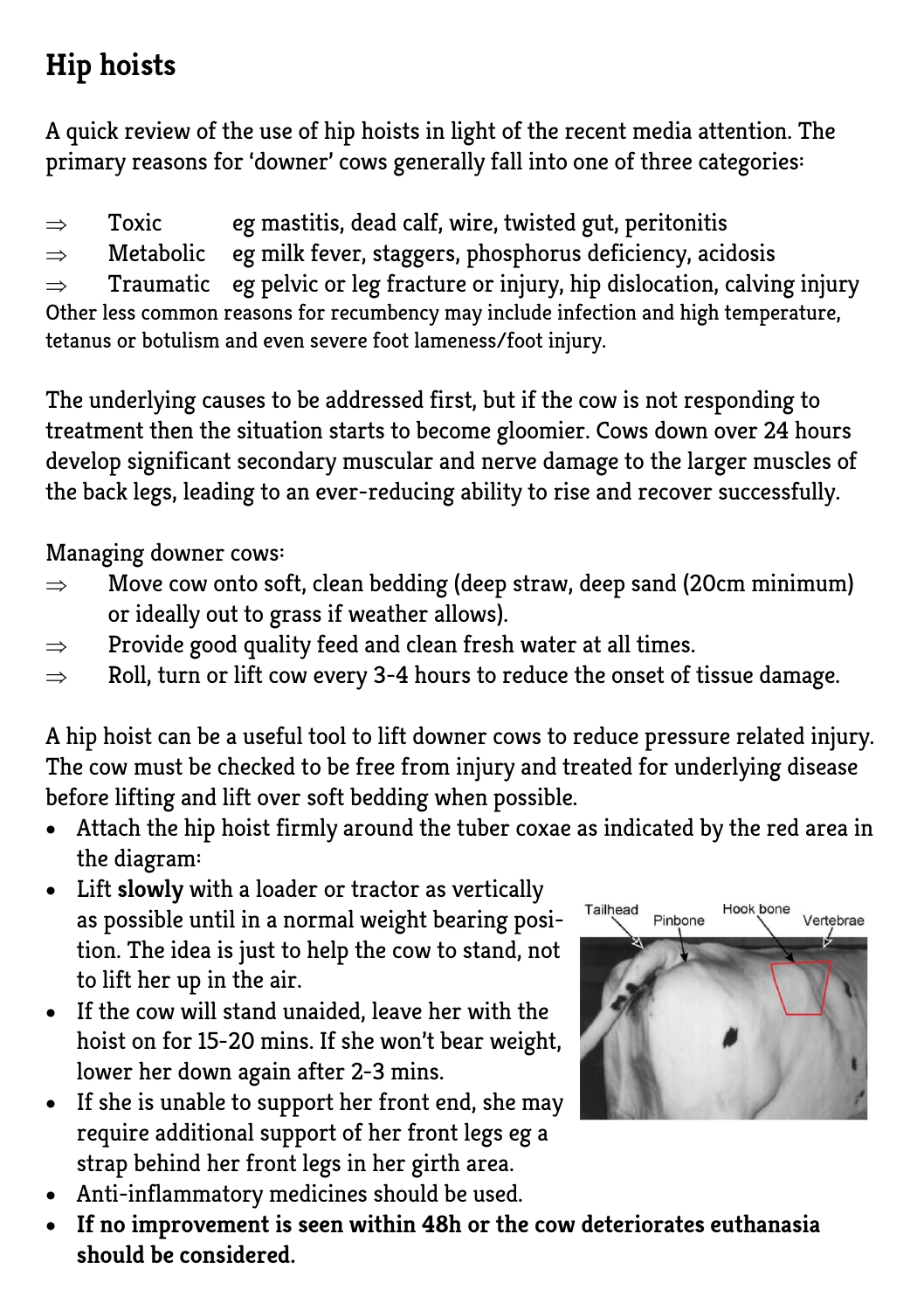## **Diverse Swards**

There has been a lot of talk recently about herbal leys and so we asked James Bretherton, of AgScope, and is our NW region BGS rep, to explain more about them in our zoom meeting this week. James is happy to discuss in more detail with anyone who is interested. The main points that were covered are as follows:

#### **There are three main groups of plants in a herbal ley:**

| Legumes        | (white clover, red clover, sainfoin, lucerne, birds foot trefoil, alsike<br>clover) |
|----------------|-------------------------------------------------------------------------------------|
| <b>Grasses</b> | (perennial rye grasses, timothy, cocksfoot, fescues)                                |
| Herbs          | (plantain, chicory, sheep's parsley, burnet, yarrow)                                |

#### **The main benefits of laying pasture to herbal leys:**

- A more even growth curve over the season; legumes and herbs tend to grow at peak in mid summer as grass growth lulls
- Their deep root system improves soil structure
- Legumes mean less fertiliser needed (nitrogen is the big gain)
- Improved mineral uptakes from soil
- Increased carbon sequestration per hectare
- Better parasite worm control due to condensed tannins

**Herbal leys are not new – we use 80% less legumes than we did 60 years ago. With prices as they are now is the time to consider reducing fertiliser and use legumes!**

**Getting your soil ready for herbal leys:**

- **1) Test your soil (pH and calcium are key).**
- **2) Calcium is key for clover (and all legumes) and is the only mineral which improves soil structure.**
- **3) Lime is the best investment you may make this year!**